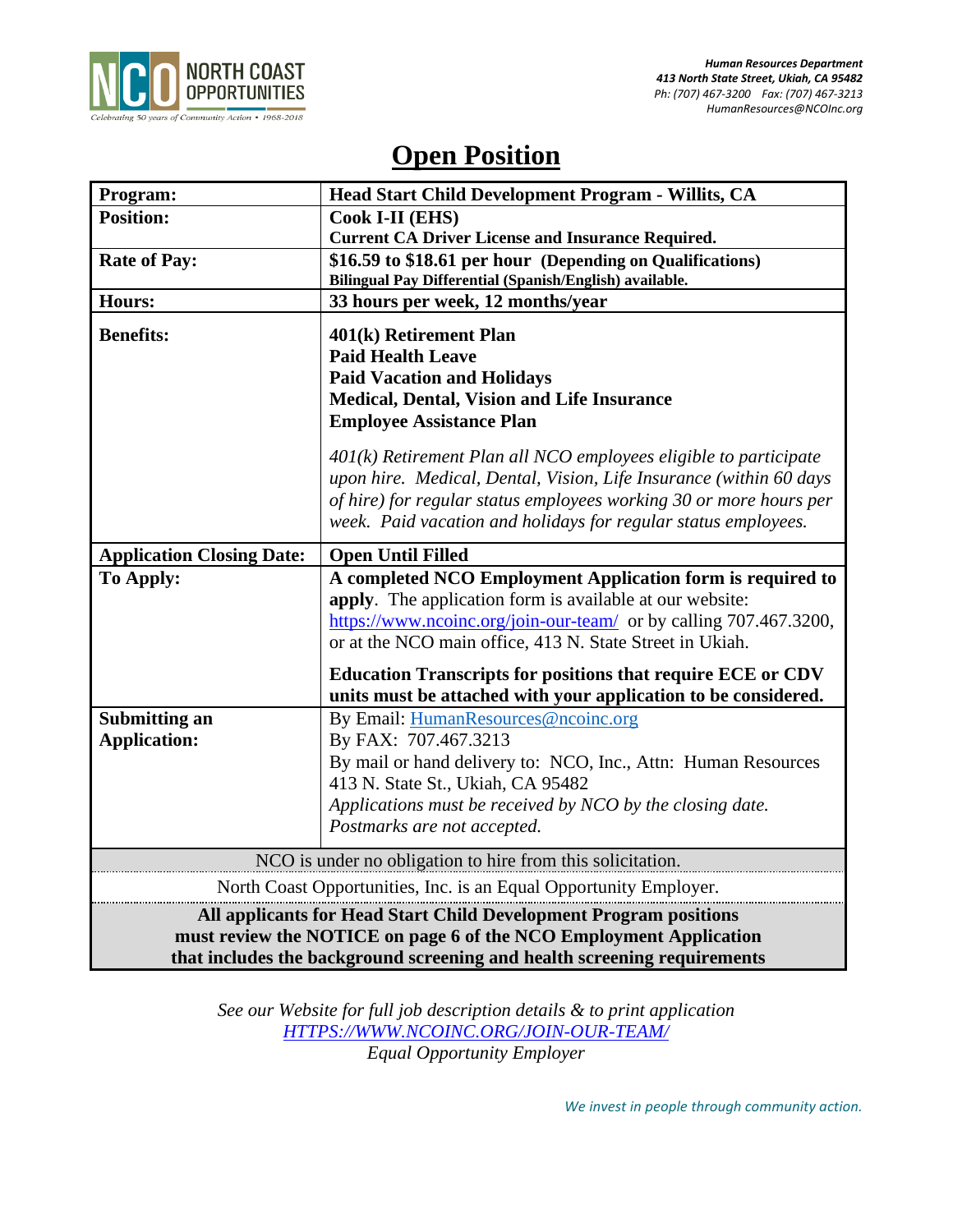#### **NORTH COAST OPPORTUNITIES 413 NORTH STATE STREET UKIAH, CA 95482 JOB DESCRIPTION**

**POSITION TITLE: COOK I-III REPORTS TO: SITE SUPERVISOR SUPERVISORY RESPONSIBILITY: NO FLSA/IWC STATUS: NON-EXEMPT WC CODE: 9059**

**PROGRAM/DEPARTMENT: HEAD START CHILD DEVELOPMENT PROGRAM**

### **I. GENERAL DUTIES AND RESPONSIBILITIES**

Working as a cooperative and collaborative member of a Head Start (HS) or Early Head Start (EHS) team, facilitates the overall food service function for one or more sites in accordance with Child Care Food Program (CCFP) and Head Start (HS) Standards. Primary responsibilities include planning and preparation of meals and snacks for children and coordinating with teaching staff to plan nutrition education activities for children.

#### **II. JOB DUTIES AND RESPONSIBILITIES**

- 1. Responsible for the health and safety of children enrolled at the site while under HSCDP care.
- 2. Participates in regular reflective supervision sessions and self-assessment to promote ongoing professional development.
- 3. Works with teaching staff to plan nutrition experiences that relate to classroom curriculum; submits nutrition experience planning forms to Nutrition Coordinator at least one week in advance of scheduled activities. \*\*
- 4. Plans and prepares meals and snacks using provided menus and CCFP guidelines that incorporate any identified dietary needs and restrictions of the children.
- 5. Purchases and transports groceries and supplies as needed following established budgetary limits.
- 6. Maintains an accurate inventory of on-hand food and supplies including "disaster food" and substitute meals. \*\*
- 7. Ensures service of meals and snacks is done on schedule and in a way that is generally appealing to the children; engages children in meal and snack setup and service as appropriate.
- 8. Ensures kitchen labels are in place and current so food, supplies and equipment can be easily located by other staff and volunteers as needed. \*\*
- 9. Completes all required forms and reports related to the kitchen and the food service functions in a timely manner.
- 10. Maintains a sanitary environment by performing scheduled daily and weekly kitchen cleaning duties.
- 11. Completes equipment inventory annually and notifies Nutrition Coordinator of needed supplies or equipment. \*\*
- 12. Works in the classroom to facilitate staff break reliefs or as a substitute as assigned.
- 13. Provides nutritional information and recipes to parents and maintains a nutrition bulletin board with information updated monthly. \*\*
- 14. Informs Site Supervisor of all concerns, observations or information provided by a parent or guardian, in a timely manner.
- 15. For bilingual employees, performs all job duties utilizing dual language ability as necessary to provide optimum support and services for clients and HSCDP staff.
- 16. Attends scheduled staff meetings, in-service training sessions and conferences as required.
- 17. Responsible for generating, collecting and documenting In-Kind.
- 18. Aligns work behaviors in conformance with NCOs Mission, Vision and Values.
- 19. Work habits:
	- Arrives to work on time and obtains approval from supervisor for any changes in work schedule or absences.
	- Maintains a high level of confidentiality in all aspects of work and in alignment with Agency and program policies and procedures.
	- Follows the NCO Injury Illness and Prevention Plan, as well as all Agency and program safety protocols, procedures, and policies
	- Is able to stay focused on the job.
	- Takes pride in creating a positive, efficient work environment.
	- Treats co-workers and clients with respect.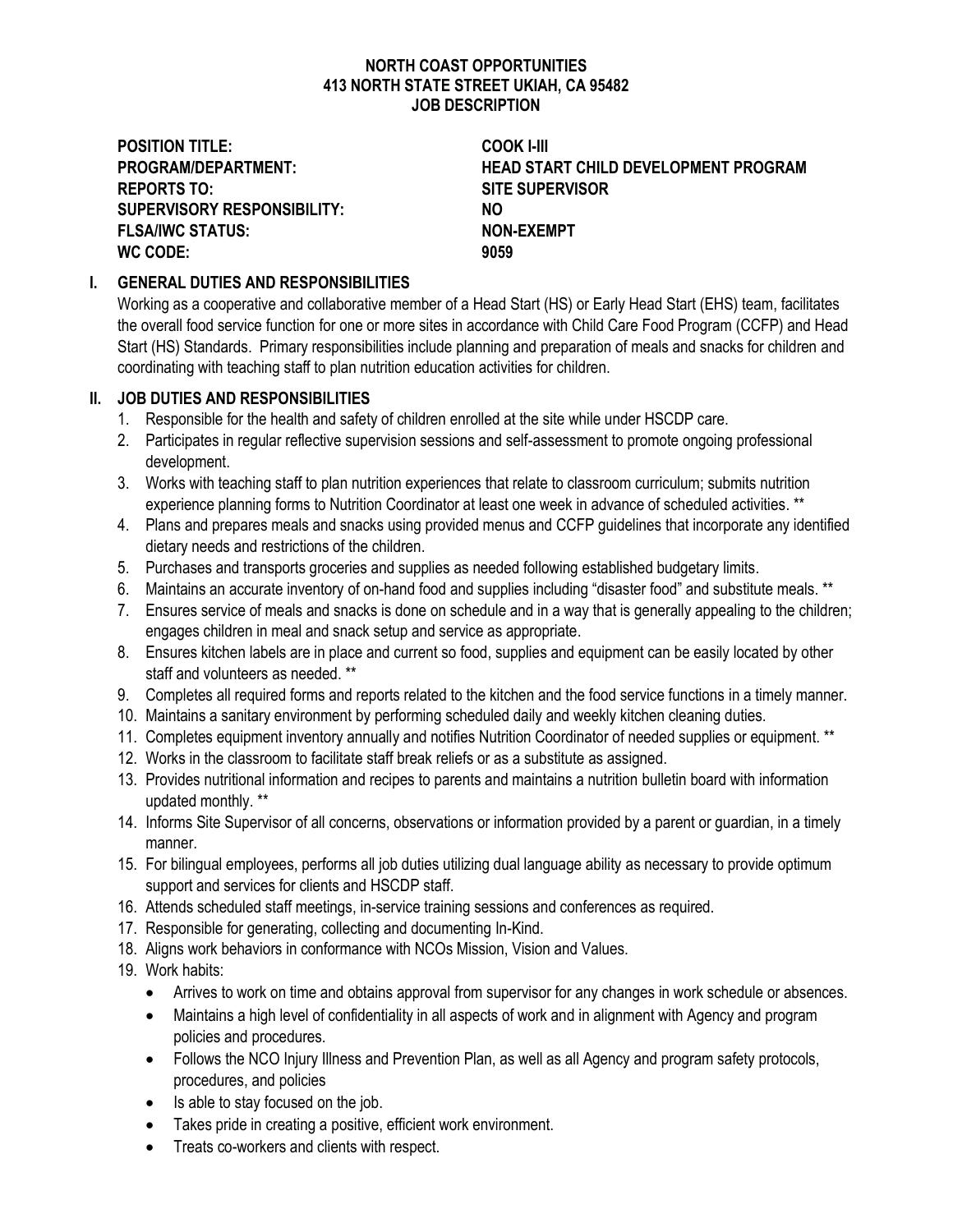- Represents NCO and its programs to the community in a positive light.
- Is able to constructively adapt to change.
- Dresses appropriately for the assigned job duties and responsibilities.
- 20. Other duties as assigned.

# **Additional Cook Duties for EHS Site Assignments**

- 1. Follows weekly Infant Meal Records to prepare individualized meals for children under 1 year of age.
- 2. Follows established procedures for bottle sanitation and preparation; breastmilk storage; and mixing and usage of formula.

# **Additional Cook III Duties**

- 1. Responsible for day-to-day operations of food service for two or more HSCDP sites. \*\*
- 2. Accepts and verifies food deliveries from vendors for long-term storage.
- *\*\* Does not apply to Substitutes.*

### **III. JOB QUALIFICATIONS**

### Cook I

1. Must have completed a minimum of 3 core Early Childhood Education/ Child Development (ECE/CDV) units**<sup>1</sup>** . (Core courses include child/human growth & development; child/family/community or child and family relations; programs/curriculum.)

### Cook II

- 1. Must have completed a minimum of 3 core units in ECE/CDV, plus 3 additional qualifying ECE/CDV, Nutrition, Culinary or related field units (as determined by the Nutrition Coordinator)**<sup>2</sup>** .
- 2. Must have a minimum of three years of experience as an HSCDP Cook or in a comparable commercial or institutional cooking environment.

### Cook III

1. In addition to Cook II qualifications must have an additional two years of recent HSCDP cooking experience for a total minimum of five years of experience.

# Cook I-III

- 1. Must have math skills sufficient to perform the duties of the position.
- 2. Must possess a working knowledge of large-scale food preparation and cooking methods as well as related sanitation regulations and practices.
- 3. A general understanding of food values and nutrition is preferred.
- 4. Possession of a ServSafe Food Handler or ServSafe Food Manager certification is preferred.
- 5. Must be able to plan and prepare wholesome, nutritionally balanced meals using provided guidelines and requirements.
- 6. Must be sufficiently familiar with computers and various common software programs regularly used to perform general duties and responsibilities for this position, including web-based platforms and e-mail.
- 7. Must demonstrate a willingness to work as part of a team and also be able to work independently.
- 8. Must have the ability to handle confidential information, documents and sensitive situations appropriately.
- 9. Must possess excellent written and oral English communication skills and the ability to consistently communicate in an effective and professional manner.
- 10. Must be able to accurately and legibly maintain records and prepare reports either by hand, or by using a computer and related software programs.
- 11. Must have a demonstrated ability to work effectively and professionally with parents and other adults as well as with children from a variety of socio-economic backgrounds.
- 12. Must be able to adapt to the changing needs of the program.
- 13. Able to work flexible hours at occasional weekend or evening activities as scheduled.
- 14. Head Start Program knowledge and/or Infant and Child CPR and First Aid training are desired.
- 15. Employment is contingent on completion of a pre-employment health screening, and meeting TB test and regulatory immunization and vaccination requirements related to work in a Head Start Program and a licensed child care facility.